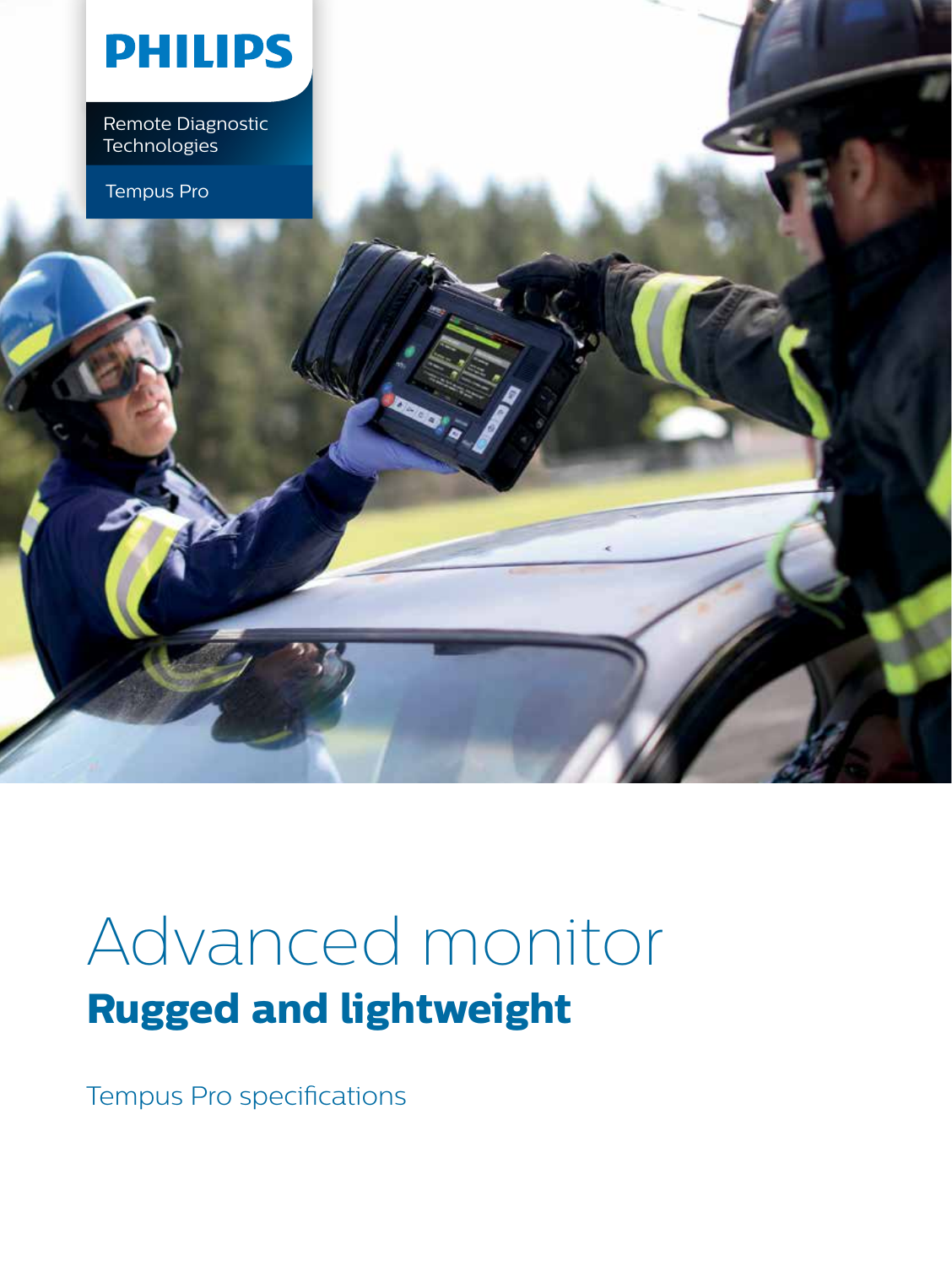## Key features

Small enough to enable new choices in transport and deployment

Long battery life - 10  $\frac{3}{4}$  hour of monitoring with display at 60% brightness

Water and solid object ingress protection for austere environments with rating of IP66

Fully integrated communications capability enables the transmission of all medical and vital signs data in real-time<sup>6</sup>

Displays ultrasound and video laryngoscopy images on the large color display utilizing third party ultrasound probes and video laryngoscopy accessories<sup>5</sup>

Enables the capture of all vital signs, images and electronic records in an easy to use format that can be easily transmitted or shared with other devices and systems

Large color display with multiple waveform configurations and large numeric view

#### **Control Interface**

Tempus Pro is an advanced vital signs monitor with multiple and emerging capabilities providing full range of vital signs monitoring parameters in a small, highly robust package<sup>1</sup>

User interface is provided by a touch screen and simple graphically labelled buttons

Drugs, fluids, therapies and interventions quickly added to the patient record through the Event button

#### **Alarms**

|  | User configurable visual and audible alarms |
|--|---------------------------------------------|
|  |                                             |

Adult, pediatric and neonate settings

Adjustable alarms ≤85 dBA at 1m

360° alarm visible indicator lights

# Introduction

#### **Display**

#### **On-Screen Trends and Events**

Graphical and tabular format for all vital signs parameters

Summary record of care of drugs, fluids, therapies and interventions provided

## ECG Monitor

Flow rate: 50 (42.5 ≤ flow ≤ 65) ml/min, flow measured by volume

| 3-, 4-, 5- and 12-Lead monitoring via standard<br>Snap-On electrodes                                    |
|---------------------------------------------------------------------------------------------------------|
| Automatic leadset detection                                                                             |
| Heart rate range: 30 - 300 bpm                                                                          |
| 12-Lead acquisition <sup>5</sup>                                                                        |
| 12-Lead interpretation                                                                                  |
| Input impedance: $>100$ M $\Omega$                                                                      |
| Dynamic range: ±5 mV ac                                                                                 |
| Accuracy: $±3%$                                                                                         |
| $DC$ offset: $\pm 300$ mV dc                                                                            |
| Frequency response: $0.05$ Hz to 175 Hz $\pm 3$ dB                                                      |
| Sample rate: 500 Hz                                                                                     |
| Common mode rejection: 95 dB minimum, additional filters<br>include mains, muscle and low and high pass |
| Arrhythmia monitoring and alarms                                                                        |
| ST elevation and depression measurement with alarms <sup>5</sup>                                        |
| QT duration measurement with alarms <sup>5</sup>                                                        |
| <b>Impedance Respiration</b>                                                                            |
| Range: 3 - 150 RPM                                                                                      |

Accuracy: ±2 RPM or ±2% whichever is greater

## Pulse Oximetry

#### **SpO2**

| Range: 1 - 100%                                                                                                  |
|------------------------------------------------------------------------------------------------------------------|
| Accuracy (adults/child): no motion or low perfusion<br>$\pm$ 2 digits 70 - 100%, motion $\pm$ 3 digits 70 - 100% |
| Accuracy (neonate): motion, no motion and low perfusion<br>$±3$ digits 70 - 100%                                 |
| Signal strength indicator                                                                                        |
| Perfusion index: 0.02-20%                                                                                        |
| Response: <1 second delay                                                                                        |
| Employs patented Masimo rainbow SET technology                                                                   |
| Uses comfortable, waterproof soft-tip sensor                                                                     |
| Pleth Variability Index (PVI) <sup>5</sup>                                                                       |

#### **Pulse Rate**

Range: 25 - 239 bpm

Accuracy (all ages): no motion ≤3 digits, motion ≤5 digits

## **Total Haemoglobin (SpHb g/dl)5**

Range 0 - 25 g/dl

Accuracy (adults/infants/pediatrics) 8 - 17 g/dL ± 1 g/dl

#### **Methaemoglobin (SpMet)5**

Range 0 - 99.9%

Accuracy (adults/infants/pediatrics/neonates) 1 - 15% ± 1%

#### **Carboxyhaemoglobin (SpCO)5**

Range 0 - 99%

Accuracy (adults/infants/pediatrics) 1 - 40% ± 3%

## **Total Oxygen Content (SpOC)5**

Range 0 - 35ml of O2/dL of blood

## Non-Invasive Blood Pressure

| Accuracy: $±3$ mmHg |  |  |
|---------------------|--|--|
|---------------------|--|--|

Adult range: 20 – 260 mmHg

Pediatric range: 20 – 230 mmHg

Neonate range: 20-130 mmHg

Cuffs: neonate disposable sizes 1-5, infant, child, adult, large adult, thigh, cuff kit

## **Capnometry**

#### **Respiration Rate**

Range: 1 - 149 Breaths Per Minute (BPM)

Accuracy: 0 - 70 BPM ±1 BPM, 71 - 121 BPM ±2 BPM, 122 - 149 BPM ±3 BPM

#### **Microstream EtCO**<sub>2</sub>

Range: 0 – 150 mmHg

Uses Oridion Microstream™ technology

Accuracy: 0-38 mmHg ±2 mmHg, 39-150 mmHg ±5% of reading +0.08% per 1 mmHg over 38 mmHg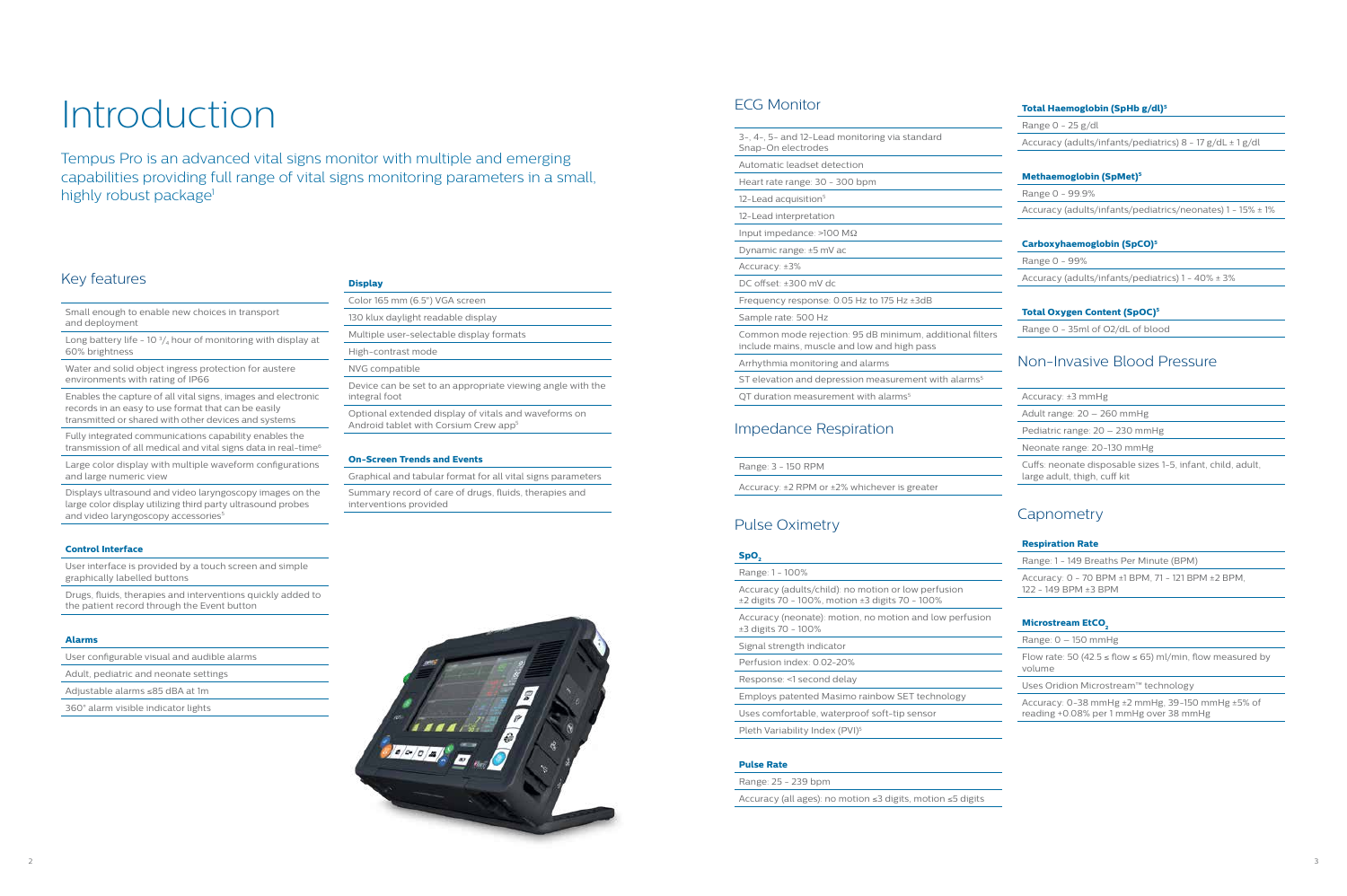## Contact Temperature

2 channel YSI 400 series compatible<sup>7</sup> Measurement range: 20 - 45 °C/68 - 113 °F Resolution: ±0.1 °C/±0.2 °F, Accuracy: ±0.1 °

## Invasive Pressure5

| 2 channels, 5 µV/V/mmHg, Response: 0-20 Hz (-3 dB)      |  |
|---------------------------------------------------------|--|
| Filters: 50-60 Hz notch, Range: $-99 - 310$ mmHg        |  |
| Expandable up to 4 channels via USB module <sup>5</sup> |  |

## Trauma Record

| Electronic trauma record (TCCC, summary record of care)                                                       |  |  |
|---------------------------------------------------------------------------------------------------------------|--|--|
| User-friendly interface, completely configurable through<br>separate PC application                           |  |  |
| Semi-automatic patient record completion                                                                      |  |  |
| Operable with a gloved hand                                                                                   |  |  |
| Record can be emailed or shared with any ePCR system<br>through an easy to implement software development kit |  |  |
| Record can be passed from device to device to accompany<br>the patient through the echelons of care           |  |  |
| Data can be output as a .PDF report                                                                           |  |  |
| Record can be streamed for real-time decision support                                                         |  |  |
|                                                                                                               |  |  |

## Integral Digital Camera

External power supply provided Small size: 133 x 60.7 x 41 mm (5.24" x 2.39" x 1.62") Rated 90 – 264 Vac, 47 – 440 Hz, maximum 0.6 A Battery may optionally be charged by the Tempus Pro when running on mains power Alternate vehicle adaptor 11 - 27 V dc available<sup>5</sup>

Optional Interson ultrasound probes general purpose 3.5 MHz and line placement 7.5 MHz

## Video Laryngoscopy<sup>5</sup>

Optional Karl Storz C-MAC video laryngoscope imager and single use blades

## Anaesthetic Gas Monitoring5

Optional Masimo ISA OR+ Anaesthetic Gas module for display of AA gas vitals

## Internal Printer5

High resolution 110mm (4.3") integrated thermal printer

Mechanical and electromechanical mounts compliant with ground and air (fixed and rotary wing) vehicles available<sup>5</sup>

## Battery and Power

## **Operating Time**

Over 10  $\frac{3}{4}$  hours (display brightness at 60%, ECG, SpO<sub>2</sub>, EtCO<sub>2</sub>, IP x 2, temp x 2 and NIBP every 15 minutes)

11  $\frac{1}{2}$  hours (display brightness at 30%, ECG, SpO $_2$ , EtCO $_2$ , IP emp x 2 and NIBP every 15 minutes)

o 14 hours with battery saving mode activated  $\int$ ically 12.5 hours)<sup>2</sup>

## t**ery**

argeable, user replaceable lithium-ion battery

te battery gas gauge

inal 7.4 V 10.2 Ah / 75.5 Wh

rge time: 3 hours to 90% and approximately 4 hours  $00\%$ <sup>3,4</sup>

## **Power Supply**

Voice communications provided by an optional wired or wireless Bluetooth headset<sup>6</sup>

Images received from the Tempus can be annotated with text, colors, shapes and graphics which can be sent back to the Tempus Pro<sup>9</sup>

Video transmitted in real-time<sup>9</sup>

## **External Charger5**

Compatible with Inmarsat, BGAN, V-SAT and other broadband communications systems<sup>6</sup>

| Optional external single bay battery charger          |  |
|-------------------------------------------------------|--|
| Charger PSU 100 - 240 V 50 - 60 Hz < 0.9 A            |  |
| Charge time: 5 hours to recharge to 100% <sup>3</sup> |  |

## Environmental and Storage

Operating temperature range: 0 °C to 50 °C

Relative humidity: 15% - 95% (non-condensing) operating and storage

Altitude: -200 m to +5486 m (-656' to +18000')

Storage temperature range: -37 °C to +73.3 °C

Soft bag or hard transit case available

## Physical Dimensions

Standalone size (printer model): 263 mm (10.3") wide x 216 mm (8.5") high x 102 mm (3.9") deep, cube 346"

Standalone weight: 2.9 kg (6.4 lbs.) nominal including battery, excluding IP module, accessories and printer (with printer 3.2 kg (7 lbs.)

## IntelliSpace Corsium licence options

## **IntelliSpace Corsium ReachBak licence:5**

All medical monitoring data, vital signs, ECGs, Summary Record of Care and images are transmitted in real-time

Transmits 12-Lead ECG in real-time and acquires 10 seconds of all 12-Leads

Provides 12-Lead ECG analysis and measurement tools on the transmitted ECG

ECG review results can be sent back to the Tempus Pro

Tempus Pro operator can acknowledge ECG results and provide estimated time of arrival

## **IntelliSpace Corsium ECG licence:5**

Tempus Pro user can transmit 12-Lead ECGs

Provides 12-Lead ECG analysis and measurement tools on the transmitted ECG

Also transmits basic vitals recorded at the time of the transmitted ECG

## Communications

#### **Integral Bluetooth**

Used for communication with the device's accessories

Version: V2 EDR class 2

#### **Voice Communications**

Compatible with military headsets (Peltor, Liberator etc.)

Voice channel is full duplex with low bandwidth utilization (12 kbps)

Voice transmitted in real-time9

#### **Image Communications**

#### **Integral Ethernet**

Low bandwidth compatible (3 kbps)

LAN interface: 100Base-TX

Connected via an RJ-45 connection

Tempus can connect direct to a radio or via an access point or router

#### **Integral USB**

2 latched sockets

USB 1.0 and 2.0

For use with plug-in invasive pressure modules, CPR sensor, USB sticks, video laryngoscope, ultrasound probes etc

#### **Integral Wi-Fi**

802.11b/g

Uses 128-bit encryption, WPA2 and WEP standards to ensure security

Smart Wi-Fi management allows the user to scan and connect to available networks

#### **Integral GPS Positioning**

Provides position via ReachBak and allows automatic geo-tagging of drugs and therapies in the patient record/ Accuracy ±10 m8

#### **Integral 3G/GSM Cell Phone10**

Able to connect over 2G GPRS networks (GSM 850, EGSM 900, DCS 1800 and PCS 1900)

Able to connect over 3G GPRS networks (UMTS 850/ Band V, UMTS 900/ Band VIII, UMTS 1900/ Band II and UMTS 2100/ Band I)

| Color 3.2M pixel camera                                                      |
|------------------------------------------------------------------------------|
| Streams video using the H264 algorithm<br>(bandwidth dependent) <sup>9</sup> |
| Images are included in the patient record                                    |

## Ultrasound<sup>5</sup>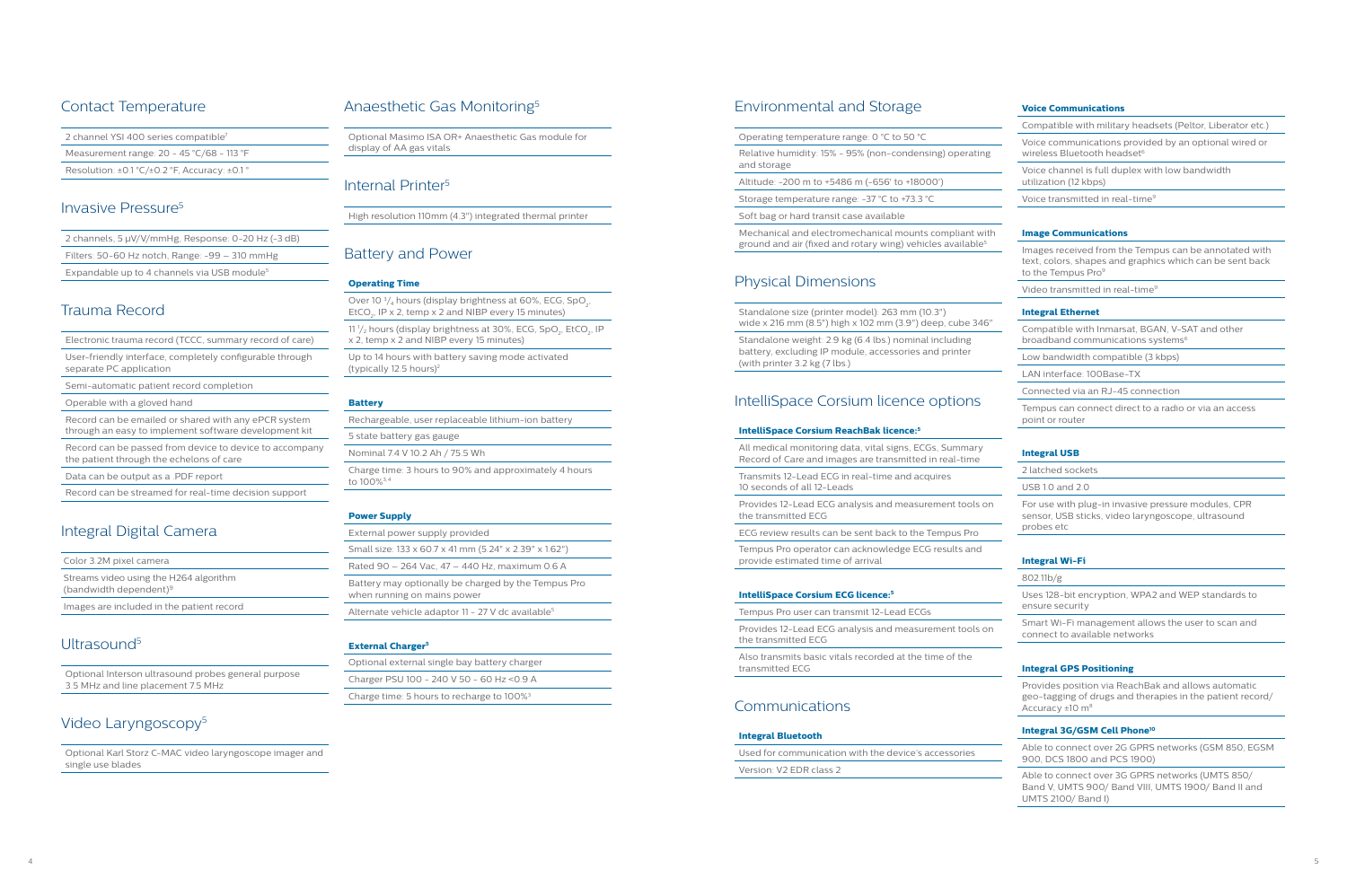



**TEMPUS** 

rd۲

1. Tempus Pro is 510(k) cleared in the US and is CE marked in Europe

- 3. Subject to conditions of storage and use, times are approximate
- 
- 4. Tempus switched off while charging, charging takes longer when the device is active<br>5. Optional, additional feature. AA gas feature is not available in US, Canada and Singapore<br>6. Limitations apply and contract requi
- . One channel fitted as standard second channel is optional
- 8. GPS accuracy depends on the number of satellites visible to the device 9. i2i ReachBak only

10. If enabled

## Compliance

#### **EMC**

EMC emissions: RTCA DO160G Section 21 Cat Q

EMC emissions and immunity: IEC60601-1-2 Class B, 20 V/m radiated immunity

FCC Part 15 B and C compliant

## Environmental Standards

Exceeds requirements of MIL-STD 810G 1.22 m (4') 26 drops all corners, edges and faces

Enclosure withstands a 500 g (1.1 lb) steel ball dropped from 1.3 m (4' 3")

Solid and liquid ingress protected to IP66 according to IEC60529

All connectors provided with dust covers for increased protection

Temperature: DO160E Sec 4, Para 4.5.1 – 4.5.4

Altitude: DO160E Sec 4, Para 4.6.1 and 4.6.2

Rapid Decompression: DO160E Sec 4.6.2, 2438 m to 5486 m (8000 - 18000 ft) in 15 seconds

Temperature Variation: DO160G Sec 5 Cat C: 2° C/min

Humidity: DO160E Sec 6 Cat A

Crash Safety: 20 g per DO160E Sec 7 Cat B

Vibration: MIL-STD 810G rotary wing (UH-60 and CH-47), fixed wing (jet profile), fixed wing (turboprop profile), composite wheeled vehicle; Ground Vehicle per EN1789

Operational shock: 40 g per MIL-STD 810G, 6 g per RTCA DO-160E

Bump 15 g per EN1789

<sup>2.</sup> Display active 50% of the time